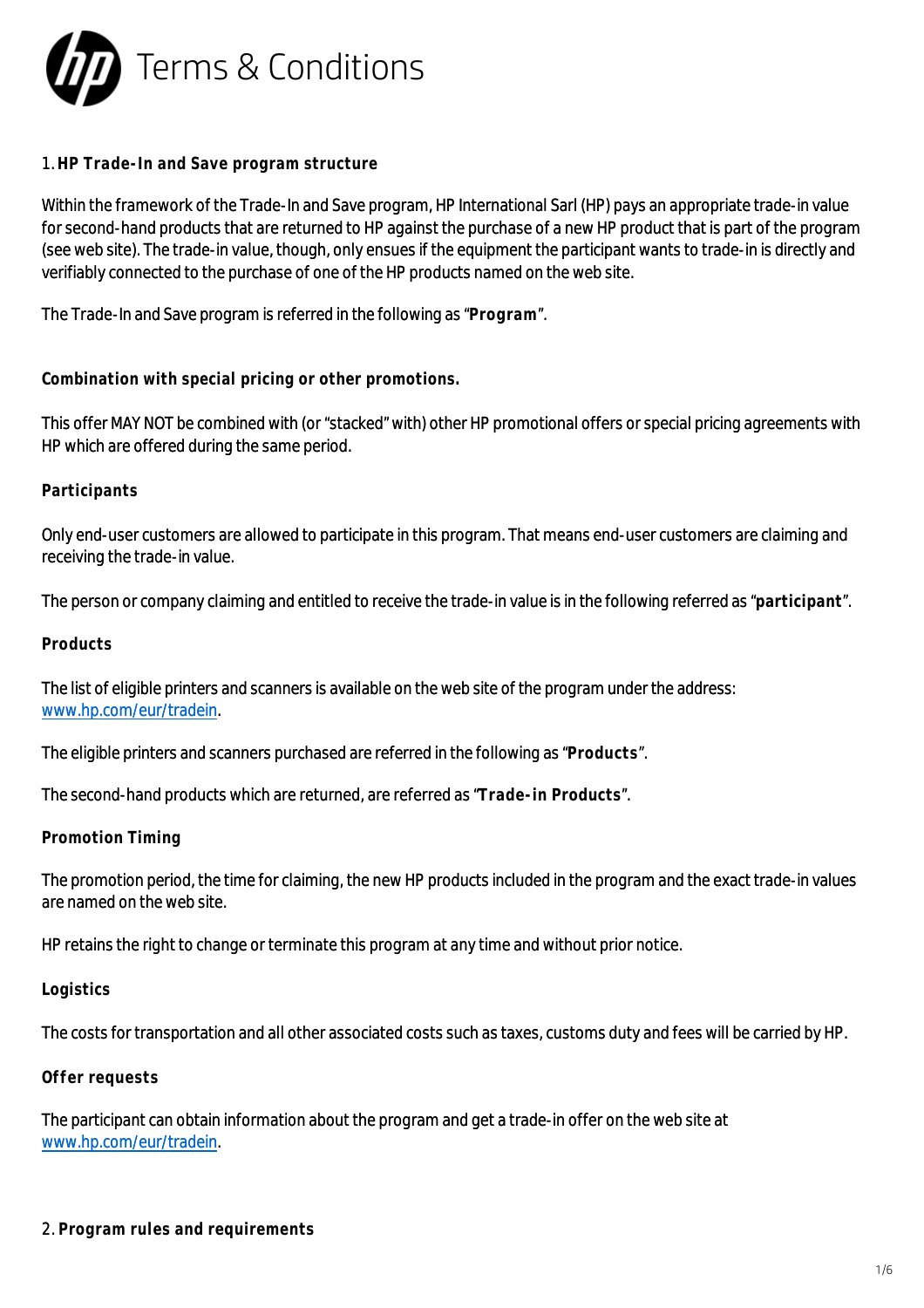

HP products purchased outside the EU are not authorised for participation.

The participant can claim the trade-in value only once for each new eligible HP product purchased. The participant accepting these program terms and conditions must be the one making the trade-in claim. The trade-in value is transferred to the participant as specified on the web by the participant.

The bank account details provided during registration and the bank account holder's address must match with the address on the invoice provided during registration.

Only new HP products are allowed to take part in the program. Demonstration products as well as remarketing or used products are excluded from the program.

This is a one-for-one and like-for-like product trade-in only. The participant must purchase one eligible HP product, and trade-in one HP or non-HP product to qualify. The trade-in product must be of the same category type as the purchased product.

Only mainland applications are valid.

### 3. **Program steps and timing**

Purchase an eligible HP product before 31/07/2022 and trade-in an eligible trade-in product of any brand in working condition.

Applications in the program to get the trade-in value for the trade-in product must be submitted no later than 30 days after the date of purchase.

All incomplete claims will be automatically rejected. If incomplete, they must be completed and resubmitted to be processed. A claim is considered incomplete if it matches one or more of the following criteria:

- $\Box$  Any missing information requested on the claim form, for example: serial number of the new product(s) purchased,
- $\Box$  proof of purchase documents with valid purchase date and valid product(s).
- $\sqrt{v}$  Valid trade-in product(s) not shipped within the 30 days limit.

## 4. **Trade-in agreement**

The participant can claim the trade-in value via the program web. By accepting the trade-in agreement, the participant warrants that all trade-in product(s) have been owned by the participant for at least 6 months and has been used in the participant's business.

The participant must warrant that they hold legal title to the trade-in product(s), free of liens or security interest, his ownership is not subject to the rights of third parties and has the legal right to transfer the trade-in product(s) to HP.

The participant warrants that the trade-in product is free of any restrictions or encumbrances, including third-party software which may not be transferred or for which royalties are due.

The trade-in agreement between HP and the participant is achieved through the acceptance of the terms and conditions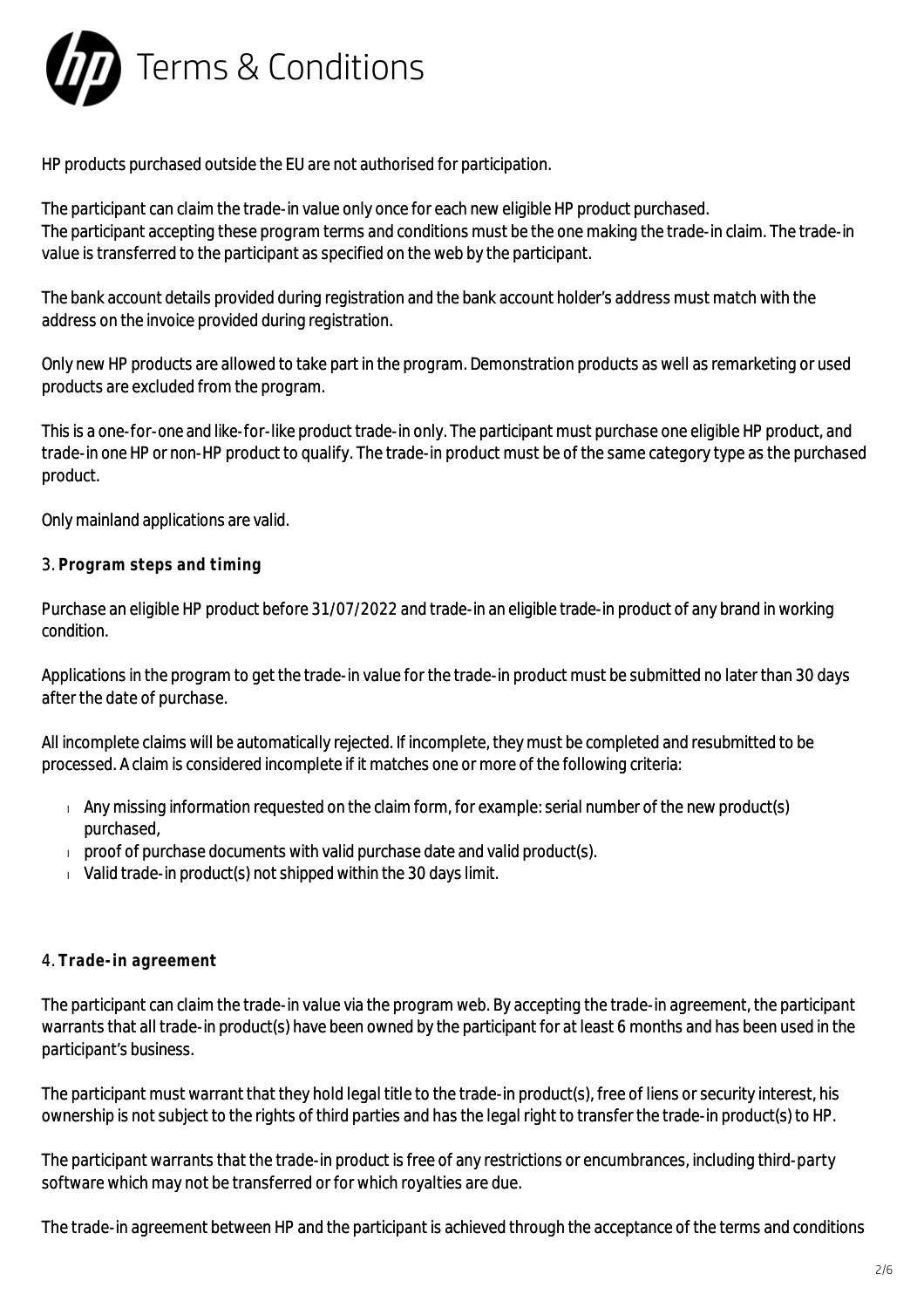

in the web registration.

Trade-in agreements that contain false statements cannot be processed. HP reserves the right to delay payment, and / or review all claims that require investigation due to suspicious activity.

## 5. **Proof of purchase of the new HP product**

The order will be cancelled if the proof of purchase is not received. The proof of purchase has to be updated with the web registration.

The proof of purchase of the new HP product must contain the following information:

- Name and address of the end-user customer
- $\blacksquare$  Name and address of the HP reseller, in accordance with the statement on the letterhead
- Model and serial number of the new HP product

A confirmation email with a claim number will be sent once the claim is submitted, with instructions on the next steps of the process. This email should be printed out and a record saved. The claim number must be referenced on all questions relating to this program.

In addition to the invoice for the purchased product, HP reserves the right to request from the customer further evidence of purchase and/or ownership (e.g. photo of the serial number label, barcodes,...)

#### 6. **Terms and requirements for the trade-in products**

The trade-in values as indicated by HP only apply for trade-in products that are ready for operation. The trade-in product(s) must be returned complete, in good working condition and with all accessories belonging to it.

Before returning the product(s) to HP all data stored on the product must be deleted. After the return of the product(s) to HP, no recovery of data shall be possible. HP will not be liable for the loss of data saved on the product. HP will in no way be responsible for the risk if any undeleted data gets into the hands of a third party.

Trade-in products returned to HP must not be contaminated with biological, chemical or radioactive materials.

Printers being traded in must be capable of printing a test page. All accessories belonging to it e.g. ink and toner cartridges, must be included.

# 7. **Trade-In Value terms**

The trade-in value is paid by HP to the participant. The payment will be made by electronic bank transfer within 45 days after receipt of the trade-in product at our test centre.

Payments can only be made within a valid bank account within the European Economic Area or Switzerland.

In the event of either incorrect payments made by HP (for example following a false or erroneous claim by the participant), then following not less than 28 days prior written notice from HP, the participant shall repay or reimburse any such incorrect payments. The customer agrees to hold HP free from the responsibility for any liability, claims,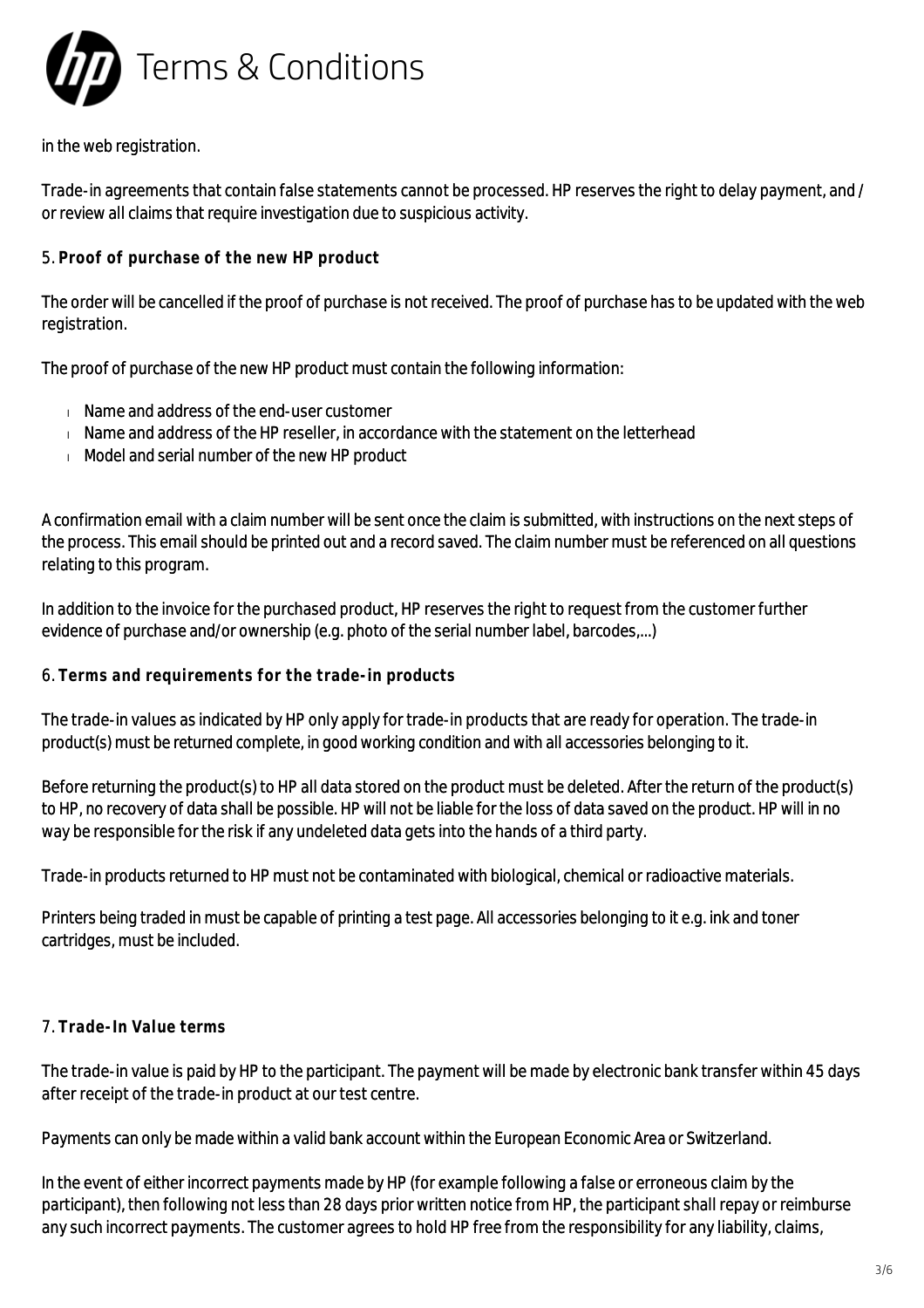

damages and tax liabilities that might arise in such circumstances.

## 8. **Logistics**

The trade-in product(s) must be located in the country the participant is claiming the trade-in value.

The participant is responsible for the de-installation of the trade-in product(s) and must properly prepare the trade-in product(s) for shipment. HP will pay for shipping (use of the HP shipping label provided is required) and recycling of eligible trade-in product(s).

To ensure receipt of the trade-in product(s) above, it is very important to package the trade-in product(s) properly according to the following packing instructions:

- $\Box$  The trade-in product(s) should be packed in a sturdy cardboard box suitable for shipping.
- $\Box$  The shipping label provided by HP during web registration has to be attached to the outside of the package. To secure the label, clear shipping tape has to be used. It is important to attach the HP shipping label as it will be used for processing the application and the trade-in product(s).

HP is not responsible for paying for proper packaging to ship the trade-in product(s).

The trade-in product(s) to be collected must be packed ready for shipment and needs to be packed on pallets if its weight exceeds 75 kg. The trade-in reference number must be clearly visible on the outside of the packaging. The shipping label must be attached in a way that it is easy to read and cannot be lost. The collection must be carried out from the entrance door on the ground floor.

On the agreed date, HP will dispatch a carrier to the address stated by the participant in the web registration. If it is not possible for the HP carrier to come on the agreed date, the carrier will contact the participant to agree a new date. If the trade-in product(s) are not ready for pick-up on the agreed date and the HP carrier has to come again on another day, the participant will be charged the incurred additional cost.

The period between acceptance of offer and actual pick-up of the trade-in product must not exceed 30 working days.

HP will only pick-up the trade-in product(s) within the respective national boundaries.

All ink and toner cartridges must be removed from the printer(s) prior to shipping. They may be included in the same package as the trade-in product(s), but they must be wrapped and bagged separately.

9. **Transfer of ownership and risk**

The ownership of the trade-in product will be transferred to HP upon handover of the product to the carrier.

The delivery of the trade-in product to HP's designated carrier shall be final and effective to transfer title of such product to HP's handling house free and clear of all liens and encumbrances.

10. **Non-return of trade-in product(s)**

Trade-in products defined in the web registration under the program must be handed over to HP to qualify. After collection, no trade-in product (including accessories) can be returned again to the participant. These goods remain the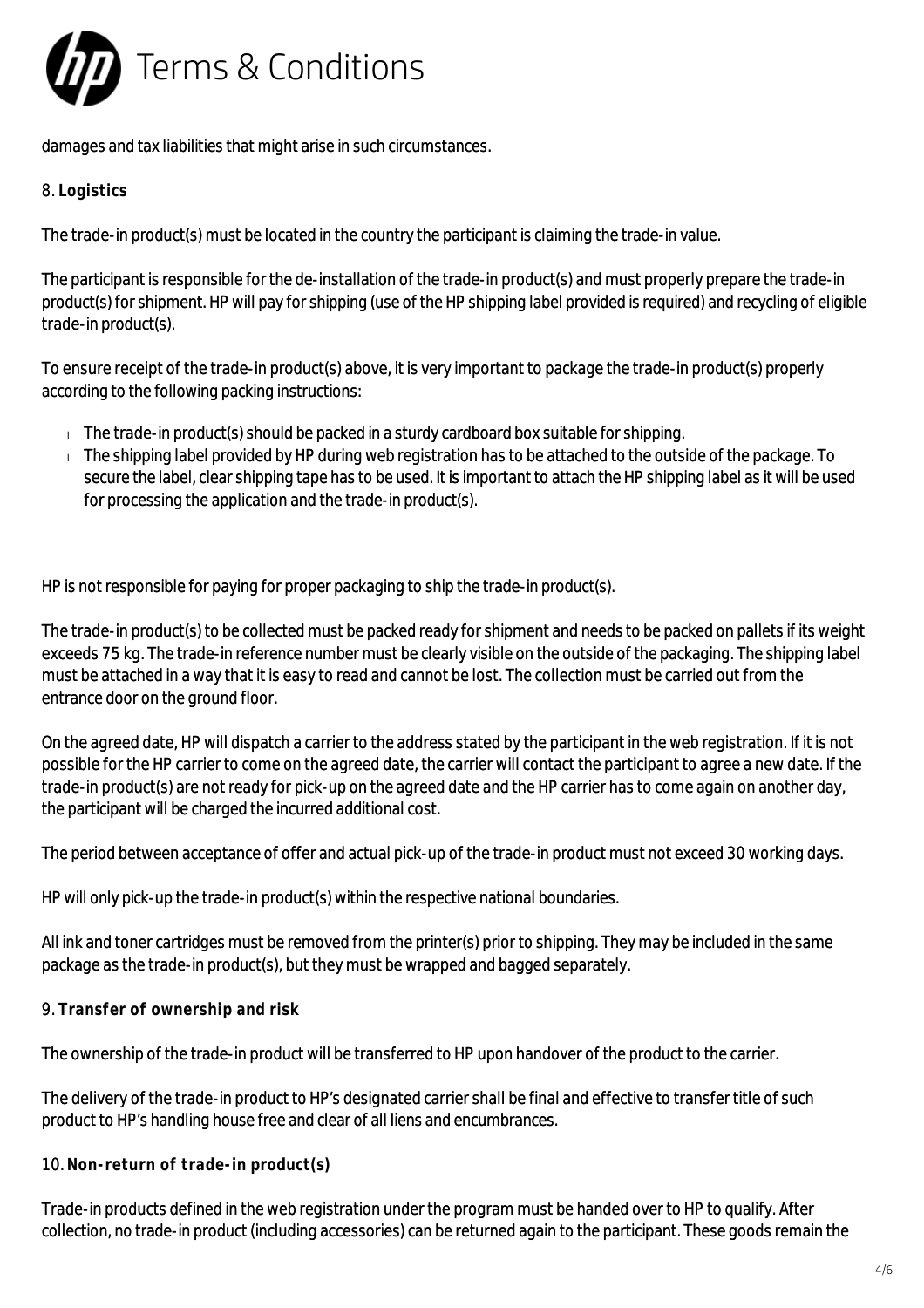

### property of HP.

### 11. **Returning an incorrect trade-in product**

If a trade-in product other than that stated in the web registration has been placed ready for collection and / or carried to the test centre, HP is entitled to charge the participant the incurred costs for the return, in so far as the mistake was not obvious for HP.

#### 12. **Non-compliance with the program terms**

The trade-in product(s) must match the details provided during the registration process. If they do not match, HP reserves the right not to pay any trade-in value or to debit the difference in trade-in value between the stated and actually received trade-in product where the trade-in value of the incorrect product is less.

#### 13. **Disposal**

HP warrants environmentally friendly disposal of trade-in products. The trade-in product is disposed within the EU and may not remain within the national boundaries within which the participant took part in the program.

#### 14. **Invoicing**

This program requires the acceptance of a self billing invoice by the participant. To ensure consistent and valid invoicing, HP creates a proposed self billing invoice on behalf of the participant and sends it to the participant for acceptance. Once the proposed self billing invoice is accepted by the participant HP will make the respective payment and issue a final corresponding invoice.

A failure to send a valid acceptance of the proposed self billing invoice will result in the participant claim being rejected and invalidates the participant's participation in the program.

Should the participant need to create an additional invoice for tax or accounting reasons, the participant has to consider the following requirements:

- An invoice for tax or accounting reasons can only be completed where the order number is on the invoice. HP cannot assign or process the invoice without an order number. The invoice will be balanced within automatic payment system of HP. There is no relation between the order number of HP and invoice number of participant.
- $\Box$  The invoice has to be sent with the following letterhead address:

**HP International Sarl** 150 Route du Nant d'Avril 1217 Meyrin 2 Geneva Switzerland VAT Reg.No. IE3344022JH

to the following address:

**HP International Sarl** c/o TechProtect GmbH Promotion Services